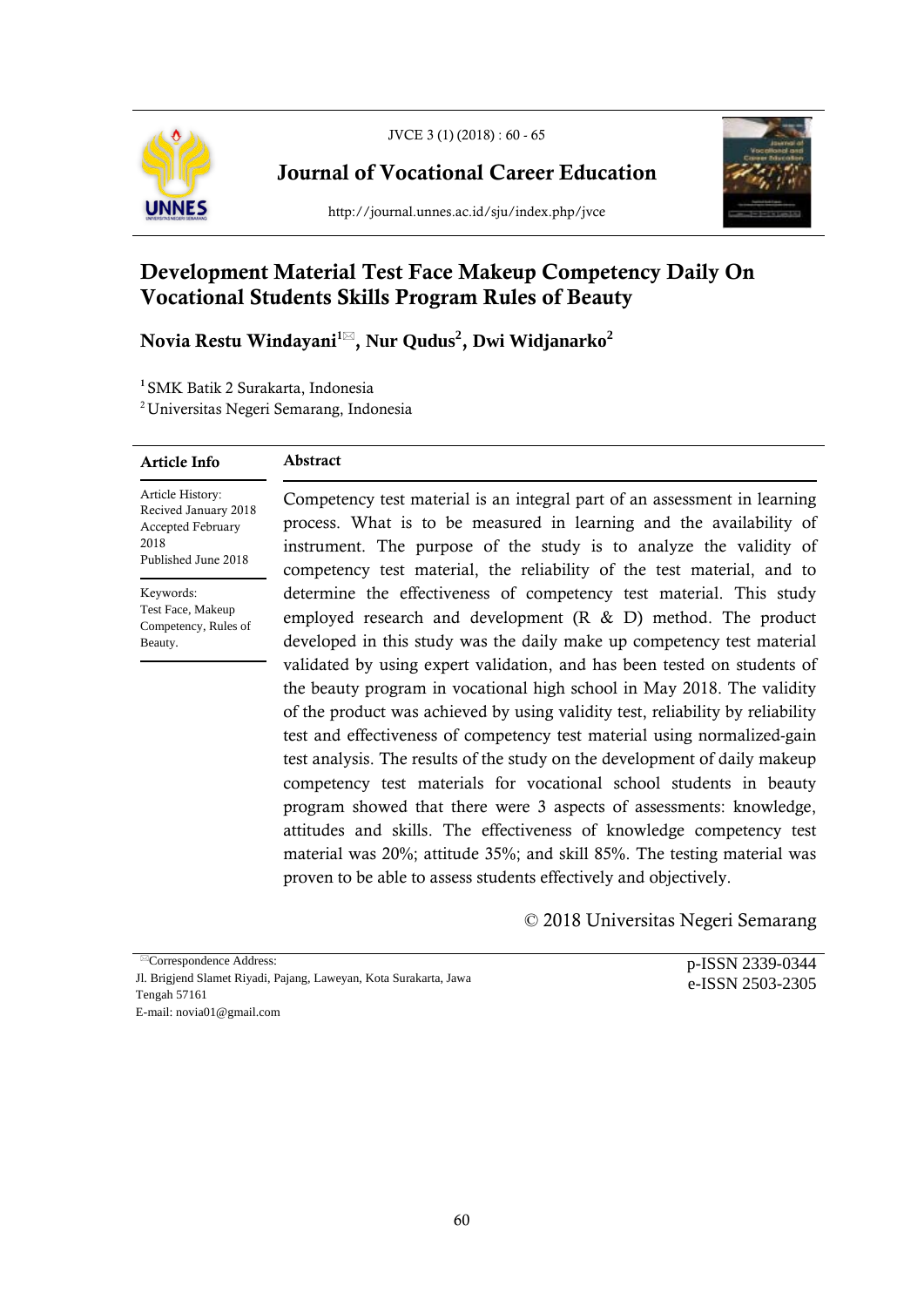Novia Restu Windayani, Nur Qudus, Dwi Widjanarko. / JVCE 3 (1) (2018) : 60 - 65

# INTRODUCTION

Material test competence is part integral from an assessment process in learning. What you is measured in learning and the availability of the instrument determines the quality of the learning process to increase the knowledge, the attitude, and the skills based on the competency. Therefore, an assessment is required to have a positive impact on the competency of the learners. The development of standardized testing material based on each subject.

The purpose of this study is to analyze the validation of competency test material, the reliability of competency tests and the effectiveness of competency test material. Nurhairiyah (2013) conducted a study about the development of test instruments to measure the statistical reasoning ability of the students of the tadris statistics. Pinilih (2013) conducted a study about the development of assessment instruments on science subject for junior high school. Supahar (2015) conducted a study on the development of performance instruments and the scoring guidelines for the preparation of inquiry-based junior high school physics reports. Nyoman (2010) also investigated the development of basic practicum assessment skills rubric and chemistry at the chemistry education department.

Aswin's (2016) studied about the development of knowledge assessment instrument for sports and health physical education subjects (PJOK) at 9th grade. Amalia (2014) focused her study on the development of an instrument for assessing the critical thinking skills of high school students in acid and base material to obtain critical thinking skills that meet valid and realistic criteria. Susila (2012) developed an instrument for assessing laboratory performance in physics subjects according to the 10th grade of high school unit level curriculum in Gianyar Regency .

Hamid (2016) developed the ICT-based student learning outcomes assessment instrument on the basic of eclectic electricity by using descriptive data analysis techniques. Kim (2015) concluded that the development of rigorous curriculum instruments and instructional design to address capacity building objectives in the curriculum Library and Information science. The benefit of this study is to motivate learners in the assessment of the competency test and can be used as a guideline for an educator in assessing learners.

#### METHODS

This study employed Research and Development . This study was aimed to produce a daily makeup competency test material for students covering three aspects: knowledge, attitude and skills. This research was conducted on 10th and 11th graders of beauty program in the 2017/2018 school year using a limited trial.

The steps for R & D by Borg & Goll (1983) developed by Sugiyono (2015) are as follows: (1) a study of the reference product model to see the potential and problems; (2) literature study and information data collection ; (3) design of daily make up competency test material; (4) design validation; (5) revision or improvement of the design of daily makeup make up competency test materials; (6) the limited trial of the daily make up competency test materials; (7) product revision of daily make up competency test material.

The data were collected using these following techniques: (1) the expert validation. It was used to test the validity of its the competency test material, where expert give away assessment and input for repair competency test material; (2) validity and reliability of competency test material for the samples of students from class X and (3) Pre-test and Post-test were used to assess the knowledge before and knowledge after the implementation of the product. The instruments used in this study were questionnaire , pre-test and post test, observation sheet.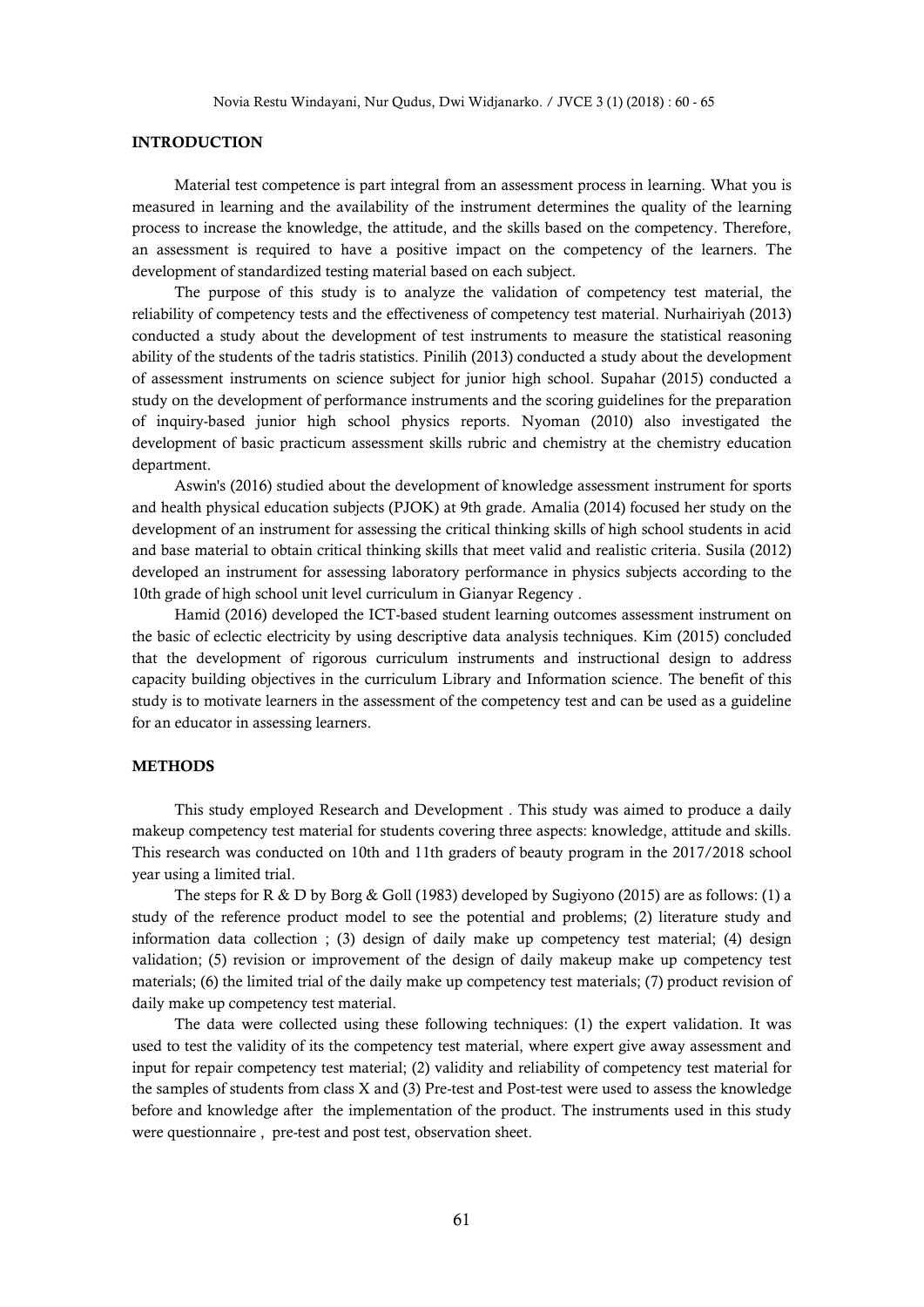## RESULT AND DISCUSSION

The result of the study was daily make up competency tests. Indicators of the assessment of daily makeup knowledge are as follows: (1) determining the meaning of daily make up; (2) determining various tools, materials, linen and cosmetics in everyday makeup; (3) steps of works, the principle of daily makeup, face shape correction. The indicators assessment of the attitude are as follows: (1) conducting safety procedure ; (2) looking neat; (3) communicating with client ; (4) creative and innovative ; (5) being responsible. The indicators of the skill assessment consists of : (1) job sheet; (2) preparation of work areas ; (3)personal preparation ; (4) client preparation; (5) tool preparation ; (6) material preparation; (7) linen preparation ; (8) cosmetics preparation ; (9) working procedures ; (10) packing ; (11) evaluation. The daily facial makeup material is equipped with the learning media. The learning media of daily facial make up is the supporting material for the competence test. Therefore, the validity test is required.

The results of validation from three validators have showed that the syllabus had 3,55 of validity index with very valid criteria. The validity of the lesson plan reached 3,66 with valid criteria.

The daily facial make up testing competence material was considered valid and could be used for limited test. The validity test of the daily facial make up competence test showed that it can be implemented in the field.

| Aspect    | Score   |         |
|-----------|---------|---------|
|           | Pretest | Postest |
| Knowledge | 2.99    | 3.55    |
| Attitude  | 2.87    | 3,43    |
| Skills    | 3.00    | 3.50    |
|           |         |         |

Table 1. The Results pretest and post test in 10th Graders

The results of the analysis concluded that the material of daily facial makeup competence test in this study was effective. The results of limited test of the 11th graders were as follows.

| Aspect    | Score   |         |  |
|-----------|---------|---------|--|
|           | Pretest | Postest |  |
| Knowledge | 3.05    | 3.75    |  |
| Attitude  | 3.03    | 3.64    |  |
| Skills    | 3, 3    | 3.85    |  |
|           |         |         |  |

Table 2. The Results of the Limited Test of the 11th graders

This study was corroborated by the research of Sudirtha & Gede, et al (2014) entitled the development of assessment instrument on the fashion design vocational education program. The study explained these following results: 1) the design of the learning instrument of the practicum developed through the needs analysis by literary study and the study on competence of the practicum; 2) a procedure of performance assessment is practical and efficient and can be implemented.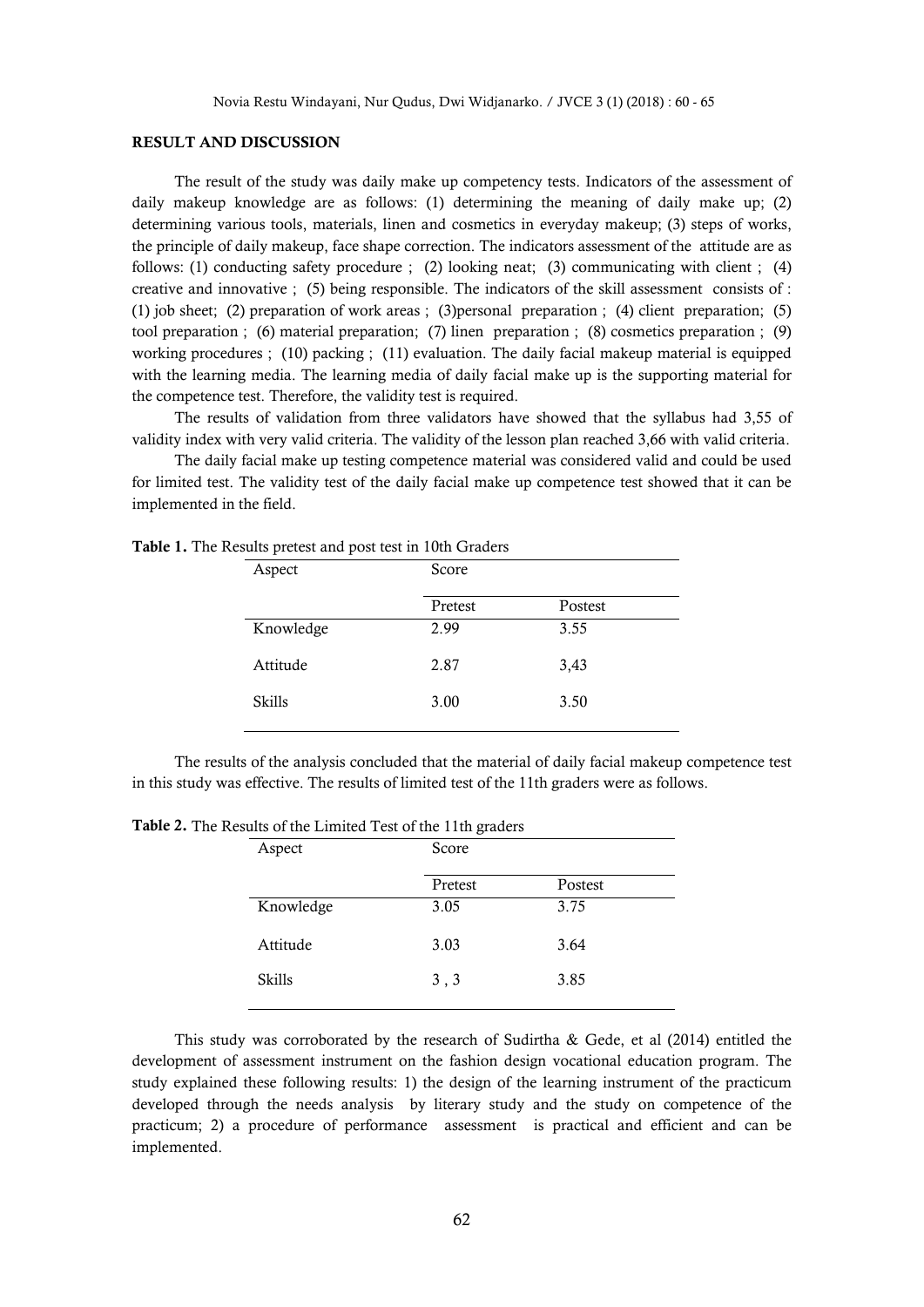The effectiveness of the daily facial make up competency test material was measured by the results of the students' competency test used as a standard for the competency test material. It emphasized on the assessment of aspects of knowledge, attitude and skills. The effectiveness on the study was observed from individual perspective of the learners. The results of the competence test of the learners were used as the tool to measure the effectiveness of the daily facial make up competence test material. This finding was corroborated by Lissa (2012). Lissa (2012) investigated the instrument to assess the higher order of thinking. This study had similarity the study of Lissa in terms of the introduction which was oriented on the instruments on knowledge, attitude and skill.

Assessment on the knowledge aspect was performed by using pre-test and post-test on test competences conducted based on with the minimal score on the daily facial make up subject. The minimal score of the productive skill competence was 75. The results of the pre and post - test showed the difference on the results and it increased on the post-test. Assessor's aspect attitude and skill. This finding is supported with research conducted bySupahar (2015). He explains that the learners' performance assessment instrument students developed includes the learning continunum formulation, the ability to prepare the practicum report, instrument guidelines, items assessment performance , and scoring guidelines .

The results of the competence test before obtaining treatment using the daily facial makeup test competence material showed that the average score of the learners on the knowledge aspect was 72.00. After the treatment was given, the average score of the learners increased to 84.03. While, the average score of 11th graders on knowledge aspect was the lowest with only 63.00. After the treatment was given, the average score of the learners, increased into 87.00. Therefore, it could be concluded that the use of the daily facial make up competence test material test. This finding was supported by the research conducted byFebrianti in 2012 ( Yulianti , Nurul , Nely , Taufiq). This study concluded that one of the benefits of developing competence test material is to help educator measure all of the students' activities. The aim of this study was to develop the competence test material of daily facial make up subject with three aspects: knowledge, attitude, and skills which are valid and effective.

The results of the evaluation to measure the achievement of competency test objectives is considered effective, as evidenced by the increasing competence of students in the subject of daily facial makeup. The results of the assessment of students' skills showed good categories, because in terms of overall assessment. It was concluded that the daily facial makeup competency test material was proven to be effective in improving the competence of students of vocational school students in the beauty program.

This finding is relevant with the results of the study from Widjanarko (2016). This study developed the analytical work sheet for students' practicum for teacher candidates in automotive vocational schools. The aim of this study is to test the validity , analyze the practicality and effectiveness from the analytical work sheet. Basyirun (2017) also supported the finding on his research on the development of the model of pedagogic competence system test on culinary vocational education department. The aim of this study is to produce model of pedagogic competence system test that is specific and could produce the increasing learners' learning outcomes. This finding is also corroborated by the research conducted by Supraptono, et al (2016). Supraptono (2016) aims to develop professionalism of the teachers by implementing action research in the vocational schools in Semarang. The aim of this study is to increase the teachers' professionalism in teaching , as well as the learning process runs well.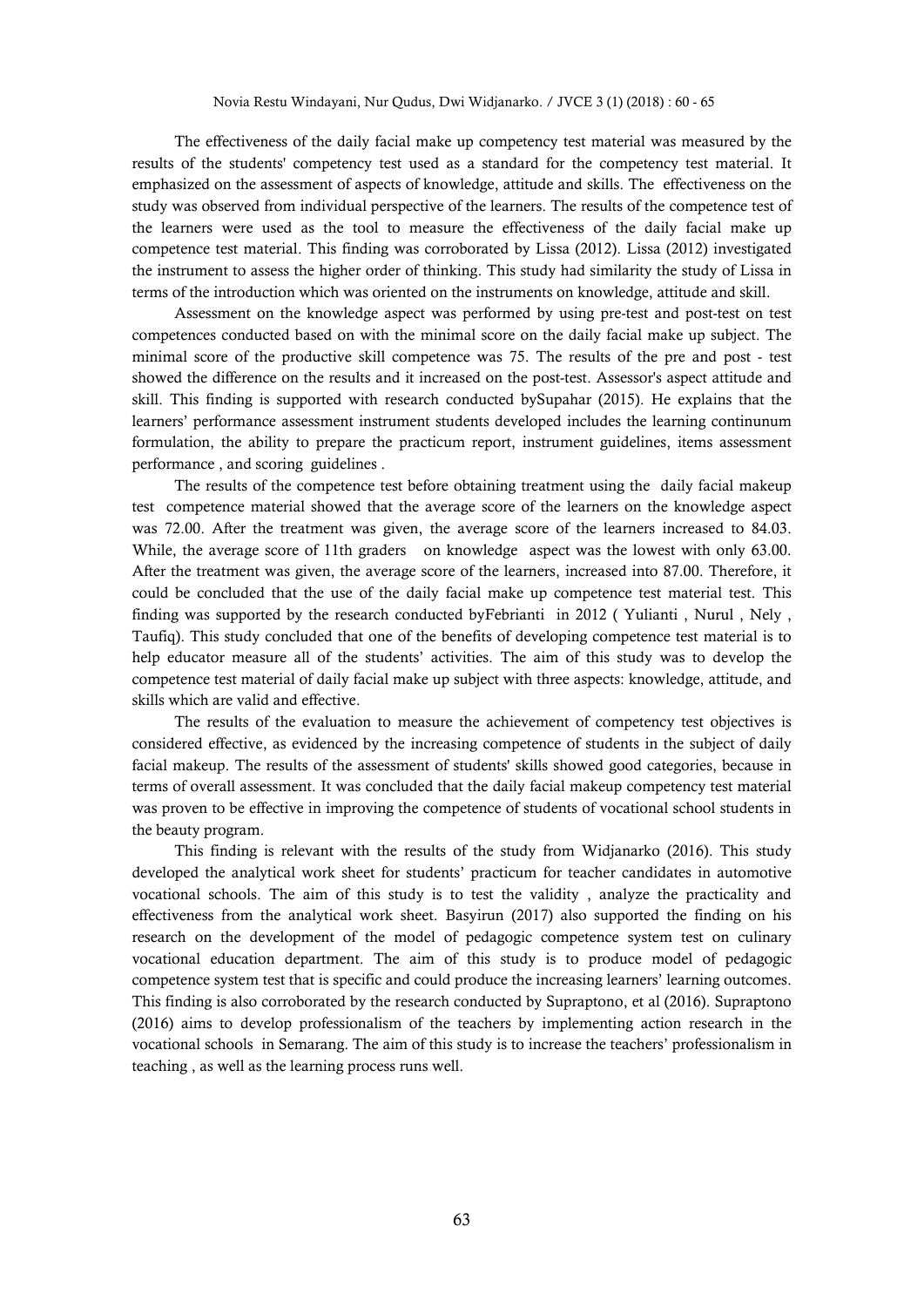## **CONCLUSION**

The validity level of daily facial make up competency test material was proven valid through the expert validation process with a mean of 3.39. It means that the daily facial make up competency test material has a good level of validity because the maximum score in this assessment is 4. The level of reliability of daily facial make up competency test material is proven to be reliable through an expert validation process with a mean of 0.361. This score means that daily facial make up competency test material has a good reliability with a maximum comparative value of 0.5. In addition, the daily facial make up competency test material has proven effective by gaining the effectiveness of 80%. It can develop the competence of students in the field of beauty by using assessment of science, attitude and skills that have good quality.

# **REFERENCES**

- Amalia.2014. Development of instruments for assessing the high-thinking skills of high school students in acidbase material . Surakarta: UNS
- Asra and Sumiati.2009. Learning Methods. Contains: CV Wacana Prima.
- Aspar. 2010. " Development of Oriented Physics Learning Approach to Inquiry in Linear Impulse and Momentum Material ". UNP S2 Thesis: Padang
- Azzahri. 2016. Development of Instruments for Assessing Jogja Paes Ageng Bridal Makeup Practices in Javanese Bridal Makeup Courses . Semarang: Semarang State University
- Basyirun. 2017. Development of the competency test model k culinary pedagogy at vocational teacher education program pr ofesi culinary expertise . Semarang: University Negeri Semarang
- Gavrilova. 2017. Student Perceptions of extra-curricular activities in foreign languages as a value for their professional competencies development and future employability. Journal Canada
- Hamid. 2016 . Development of ICT-Based Student Learning Outcomes Assessment Instruments on Electronic Electrical Learning . Bandung: Indonesian Education University.
- Heydari A, Kareshki H, Armat MR (2016) Is Nurses' Professional Competence Related to Their Personality and Emotional Intelligence? A Cross-Sectional Study. Journal of Caring Sciences 5: 121.
- Howard, CR, Gladdding, SP, Kiguli, S., Andrew, JS, & John, CC (2011). Development of a com petencybased curriculum in global child health . Academic Medicine: Journal of the Association of American Medical College, 86 (4), 521-528.
- Kalei, A. (2016). University graduates' employability skills I'm matching and the labor market demands in Kenya . International Journal of Business & Management Science , 1 (10)
- Lissa, 2012, Development of Instruments for Assessing Higher-Level Thinking Skills Material of Respiration and Excretion Systems , Journal of Educational Sciences , Vol. 41, No. 1, pp. 27-32
- Nurhairiyah. 2013. Development of Test Instruments to Measure Student Statistics Reasoning Capabilities . Surakarta: Muhammadiyah University of Surakarta
- Nyoman. 2010. Development of a Basic Skills Assessment of Practicum and Chemistry Teaching Skills in the Department of Chemical Education . Singaraja: University of Ganesha Education
- Choose. 2013. Development of Product Assessment Instruments on Natural Science Learning for Senior High Schools . Surakarta: Sebelas Maret University
- R.Borg Walther, & Meredith Damien Gall.1989. Education Research, An Indroduction Fifth Edition . New York: Longman.
- Sicilia, et al . 2016. Development creativity craftsman in the creative industry patch in Semarang district . Semarang: University Negeri Semarang
- Sudirtha, Gede, et al. 2014. Journal of Development of Course Assessment Instrument for Fashion Design Practices in Study Programs: Fashion Education . Singaraja: University of Education, Ganesha.
- Supahar. 2015. " Development of Instruments for Evaluating the Performance of Preparation of Inquiry-Based SMP Physics Practicum Reports ". Journal of Mathematics Education and Science Year III, 1:23.
- Supraptono , et al . Developing .P 2016 professional teachers in the application of classroom action research models in technology cluster vocational schools in Semarang City . Semarang : University NegeriSemarang.